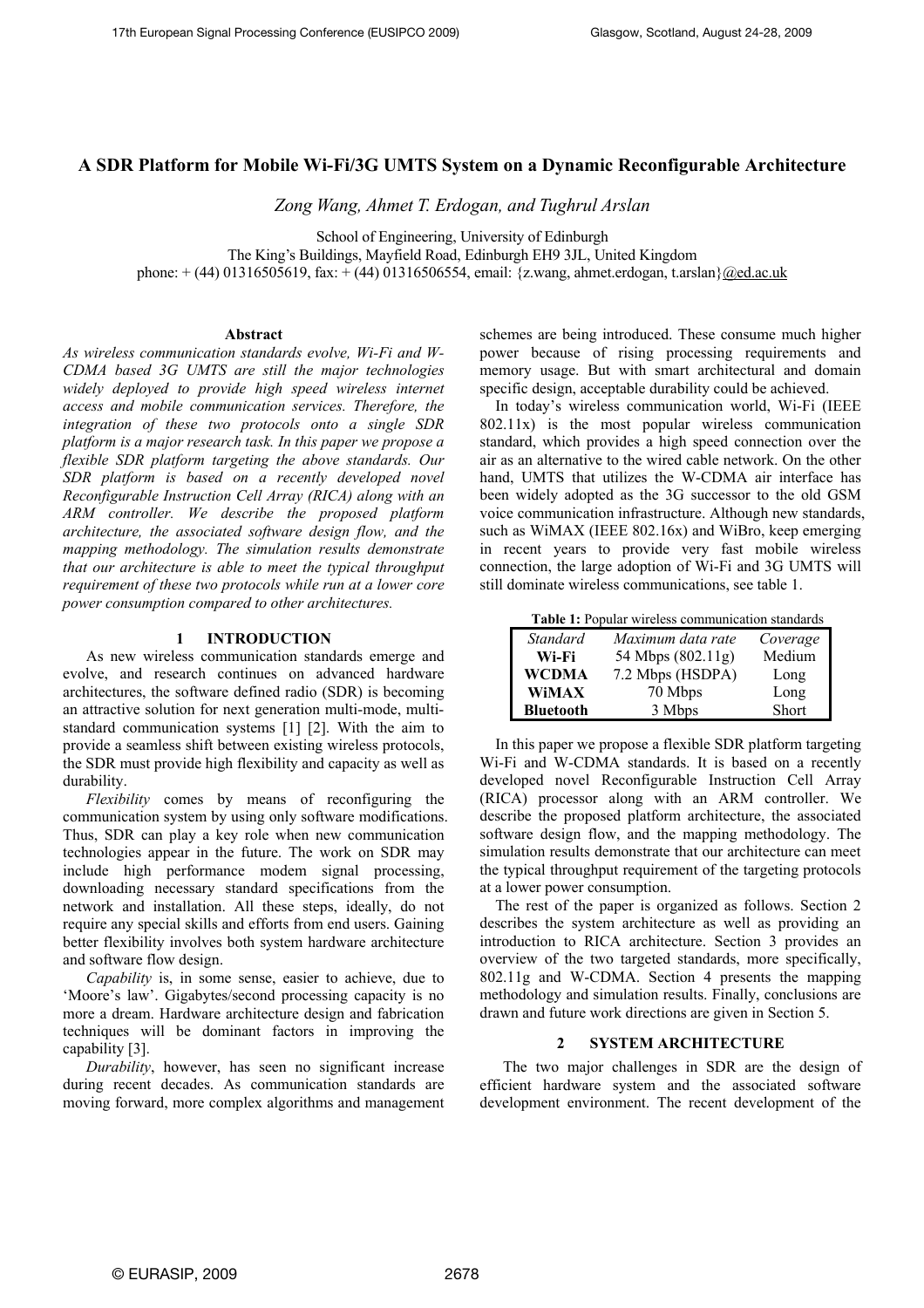RICA architecture [5] provides new approaches for efficient realization of hardware platforms targeting SDR systems. The physical hardware component for the proposed SDR is a platform that integrates an ARM controller and a specially tailored RICA processor core, see Figure 1. Such platform enables a software design flow that resembles the process of applications development on general purpose processors.



Figure 1 - System architecture overview

## **2.1 RICA architecture overview**

The RICA architecture consists of a highly reconfigurable fabric of interconnected instruction cells whose functionality is derived from common machine code instructions which can be dynamically reconfigured to provide highly parallel FPGA-like representations of typical software operations. The fabric is controlled through a series of VLIW instructions which are extracted from a C-based high level algorithm description by a dedicated scheduling algorithm [9]. The functional units support primitive operators that can perform addition/subtraction, multiplication, logic, multiplexing, shifting and register operations, etc. Additional functional units (cells) are provided to handle control/branch operations. This enables the architecture to take advantage of greatly increased parallelism at the instruction level than existing processors executing the same code since it is not constrained by dependencies between operations or by small branches. As a result it exhibits significantly improved performance and flexibility over traditional solutions. The resources available to the system are fully parameterisable with a standard allocation defined for general purpose applications.

As shown in Figure 2, applications such as wireless communication standards are described in ANSI-C and compiled through a tailored C compiler. Then, from the assembly code, a step-based net-list file is generated through a SIMD pipelined scheduler. ICs are connected through a network of programmable switches to allow the creation of data paths by reading the configuration bits from net-list files stored in the program memory. The interconnect

configuration is dynamically reprogrammed at run-time based on the schedule information.



Figure 2 - High-level design tool flow for RICA

Through the study of WiFi, Bluetooth and W-CDMA protocols, we found that most DSP algorithms such as FFTs, FIR filters, Viterbi decoders, and cipher engines rely on a high degree of SIMD parallelism [3]. Their main operations are based on long vector variables with short data widths. Though the ICs in RICA are 32 bit integer based, some of these can be configured into 4QI or 2HI vector SIMD operation modes, thereby, providing more efficient integration on the RICA for the base band processing element compared to conventional DSPs [2].

### **2.2 System design environment**

Mapping of communication protocols commences with simulation and verification of functionality through MATLAB, Simulink or floating-point C implementations. Unlike traditional SoC designs, the development flow then separates into system-level design and RICA processor profile design [6]. Both of these are performed in fixed-point precision using a C environment, with the main difference that the RICA processor uses an Eclipse C extension IDE whereas ARM utilizes an ARM C development toolkit, as depicted in Figure 3.



Figure 3 - Software design flow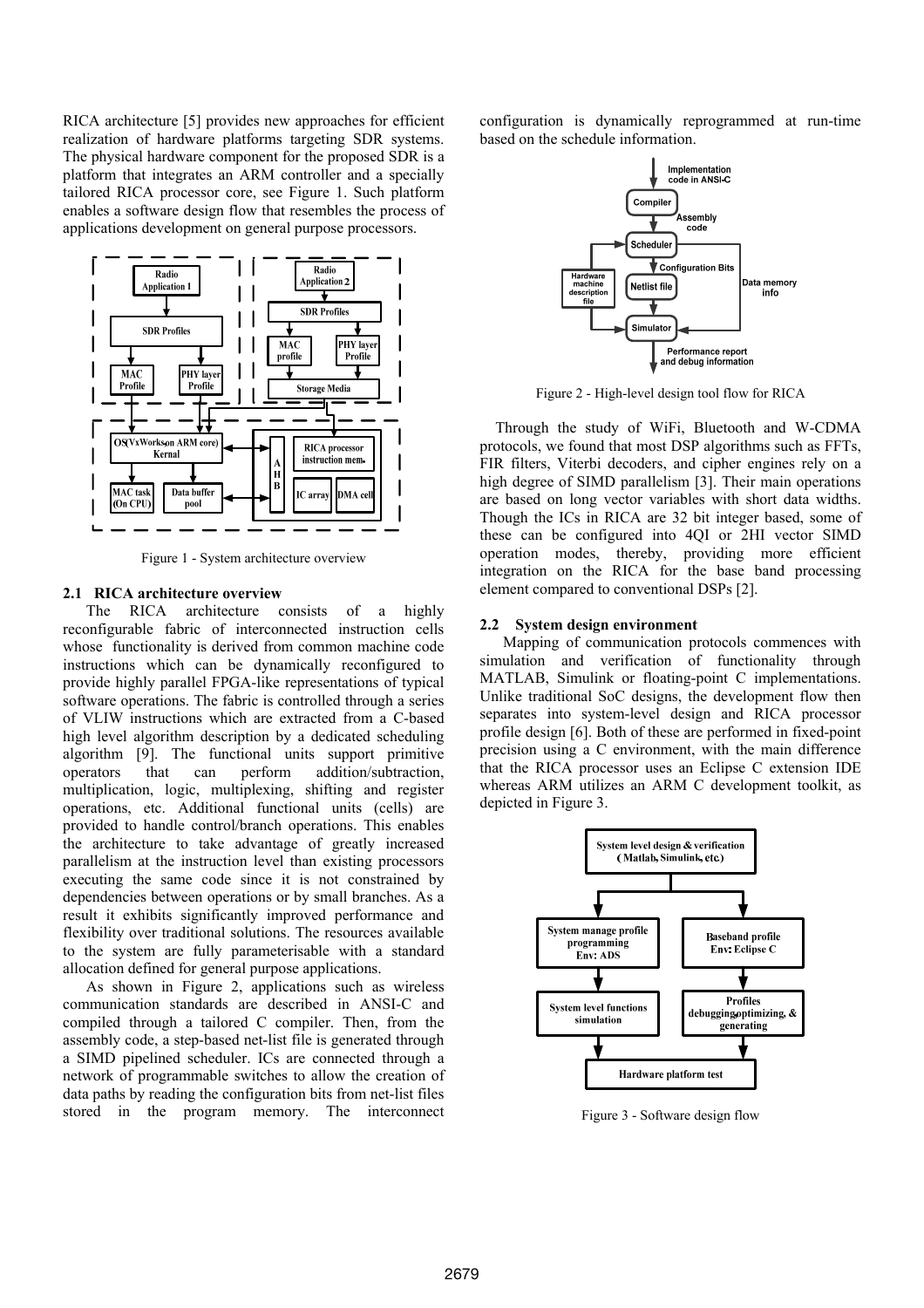### **3 CASE STUDY**

Wi-Fi and 3G cellular mobile networks are the two significant strides in wireless communication revolution that have changed the way of our life today. As an upgrade based on the traditional GSM infrastructure, 3G UMTS employs W-CDMA as the underlying air interface, to provide a high speed connection, typically up to 7.2 Mbps with HSDPA technology. This enables a number of wide band services, such as video calling, web browsing, file download, mobile TV, etc. in addition to the voice calls. On the other hand, Wi-Fi technology has been expanding rapidly to replace cable connections for Local Area Network (LAN), which promises to provide a backbone for convenient high-speed internet access.

The overall data processing chain of a W-CDMA based UMTS system is illustrated in Figure 4. First, a block of raw data bits from upper layer are fed into CRC attachment engine to provide error detection. Before the data blocks are encoded, they are serially concatenated and segmented to meet the requirements of different FEC encoders. Then they are delivered to the channel encoder module. After this, the encoded blocks are equalized and interleaved with intercolumn permutation to avoid cell interference. The spreading process consists of two steps. The first step is channelization operation, which can transform binary data symbols into high rate chips. The second step is to apply the scrambling code to the spread signal. Finally, the complex-valued chip sequence from spreading process is mapped onto physical channel using QPSK modulation.

#### **3.1 W-CDMA based 3G UMTS**

Since W-CDMA symbols are asymmetric in the downlink and uplink, the receiver resembles the inverse process of the transmitter, but with several new features, such as supporting 16QAM and 64QAM in the modulation mapper to provide higher data rates, and using a rake receiver to reduce multi path fading, etc.



Figure 4 - Mapping of the targeted protocols

#### **3.2 Wi-Fi 802.11g**

Wi-Fi, in particular, covers a series of IEEE 802.11 standards, including 802.11a/b/g/n. It uses both single carrier DSSS and multi carrier OFDM technology. The DSSS scheme is similar to that of the W-CDMA. A high level block diagram of a typical OFDM 802.11g standard is depicted in Figure 5. The main functional blocks of an OFDM system include FFT / IFFT, Channel coding / decoding, Interleaving / De-interleaving, Guard interval insertion / removal, etc [8].



Figure 5 - A high level block diagram of a typical 802.11g OFDM physical layer [8].

#### **3.3 Multi standard SDR implementation analysis**

Table 3 illustrates the main parameters of W-CDMA and 802.11g OFDM based physical layers. In channel coding stages, both 802.11g OFDM and W-CDMA adopt convolutional encoding and the Viterbi decoder as the main FEC unit, just with different constraint lengths. In addition, W-CDMA based UMTS also utilizes turbo coding to increase data rate. The two standards use different approaches to achieve higher rates. W-CDMA has a rate matching stage, providing either puncturing or repeating method to fulfil the required channel bit rate. Thus the design of a reconfigurable convolutional coding unit can be used for the implementation of both standards as well as the Viterbi decoder.

The modulation I/Q mappers of both standards follow the same constellation. They only differ in a few final mapping values, which can be loaded from the local memory.

The interleaving operation in W-CDMA is realized by a column by column permutation scheme. The number of columns corresponds to Transfer Time Interval (TTI) in the first stage, and is fixed to 30 in the second stage. The permutation is performed using the patterns shown in table 2.

**Table 2:** Inter-column permutation pattern in W-CDMA

| <b>Table 2:</b> Inter-column permutation pattern in W-CDMA |                  |         |                                      |
|------------------------------------------------------------|------------------|---------|--------------------------------------|
|                                                            | <b>TTI</b>       | Columns | Permutation pattern                  |
| 1 st                                                       | 10ms             |         |                                      |
| interleave                                                 | 20 <sub>ms</sub> | 2       | <0.1>                                |
|                                                            | 40 <sub>ms</sub> |         | <0.2, 1.3>                           |
|                                                            | 80ms             |         | <0.4.2.6.1.5.3.7>                    |
| 2 <sub>nd</sub>                                            | A11              | 30      | $\leq 0.20, 10.5, 15.25, 3.13, 23.8$ |
| interleave                                                 |                  |         | 18, 28, 1, 11, 21, 6, 16, 26, 4, 14, |
|                                                            |                  |         | 24, 19, 9, 29, 12, 2, 7,             |
|                                                            |                  |         | 22,27,17                             |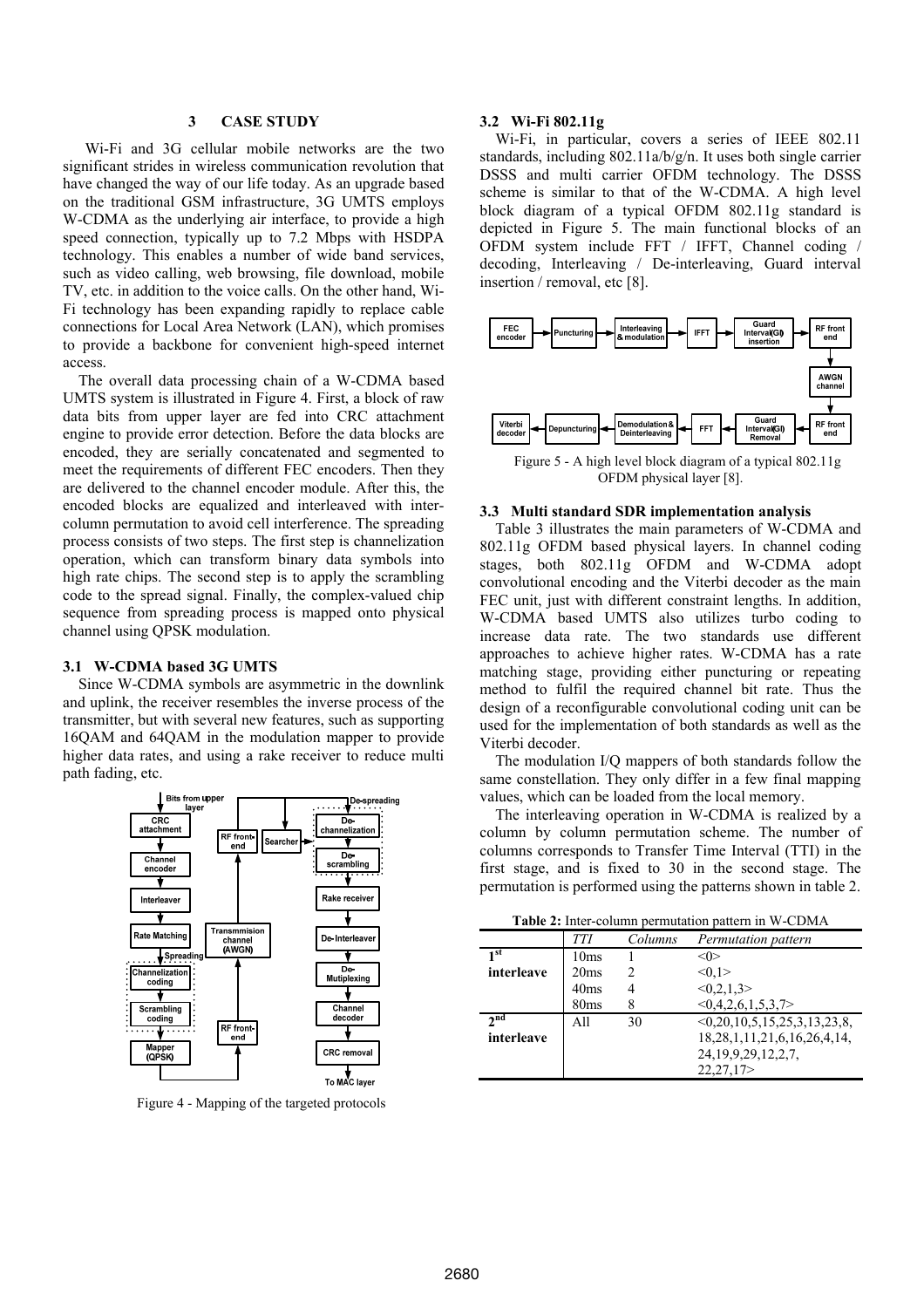For the 802.11g OFDM protocol, data interleaving employs a similar block inter-leaver. In contrast to the W-CDMA system, this interleaving performs coded bits index based permutation, with two concatenated steps, regulated by the following permutations:

| <b>First permutation:</b>                               |  |
|---------------------------------------------------------|--|
| $i = (N_{\text{cbps}}/16)$ *(k mod 16) + floor(k/16)    |  |
| $k=0,1,,N_{\text{cbps}}-1$                              |  |
| <b>Second permutation:</b>                              |  |
| $j=s*floor(i/s)+(i+N_{cbps}-floor(16*i/N_{cbps}))mod s$ |  |
| $i=0,1,,N_{cbps} - 1$                                   |  |
| $s = max(N_{bpsc}/2, 1)$                                |  |

where *k* denotes the index of original coded bits; *i* is the index right after the first permutation; *j* is the index after the second permutation; and *N*<sub>*bpsc*</sub> corresponds to the number of coded bits per subcarrier. *Ncbps* and *Nbpsc* depend on the modulation mapper used.

DSSS, adopted by W-CDMA as the symbol modulation scheme, uses the OVSF code generator as well as the Gold Code generator to spread narrow bandwidth signals to a 5MHz wide bandwidth single carrier. The PN sequence required is only a set of the long Gold Codes, up to 512 bits. A 25-stage Linear Feedback Shift Register (LFSR) and a 18 stage LFSR with distinct polynomials are defined respectively for uplink and downlink.

The 802.11g OFDM protocol, which transmits signals using 64 subcarriers, requires a 64-point FFT and IFFT. The stream of complex bits are divided into 48 subgroups and mapped to the corresponding frequency offset. High Rate DSSS (HR/DSSS) is also defined in the 802.11 standard, to provide 5.5Mbps and 11Mbps payload data rates by using the 8-chip Complementary Code Keying (CCK) modulation scheme when OFDM transmission is not used.

#### **4 MAPPING AND SIMULATION RESULTS**

Taking advantage of the capability provided by the proposed SDR platform, we have mapped the two targeted protocols onto our architecture as illustrated in Figure 6.

For layer 1, each functional block is coded in our RICA tool flow using ANSI-C. Intra algorithm optimization for our



Figure 6 - Mapping of the targeted protocols

RICA core has been realized by applying advanced coding techniques, such as multiplexer instantiation, SIMD packed instructions for 8-bit multiplication, addition, and logic operations [6]. Inter-algorithm communication can be reduced by putting dependent function blocks into a larger kernel to maximize the utilization of the instruction cells, such as the modulator and inter-leaver. In the case a larger kernel is available, where a temporary data buffer in between algorithms via local or global memory access is significantly avoided, a loop level parallelism within the big kernel contributes to an even better performance by a few overhead of registers. Additionally, due to the nature of programming flexibility of our RICA core, an individual baseband signal processing module can be easily picked up and optimized to adopt diverse protocols.

For layer 2, both W-CDMA & 802.11g Medium Access Controller (MAC) are designed to be mapped onto the ARM controller. However, in this work, for simulation purposes, only the transport channel of MAC has been used, in order to send raw data bits from upper layer to the physical layer through the AHB bus.

|                        | <b>Channel coding</b>                                                      | $I/Q$ mapper                     | Interleaver/Deinterleaver                                     | Symbol<br>modulation           |
|------------------------|----------------------------------------------------------------------------|----------------------------------|---------------------------------------------------------------|--------------------------------|
| <b>W-CDMA</b> uplink   | Rate: 1/2, 1/3<br>Convolutional $(K=9)$<br>Turbo $(1/3 \text{ only}, K=4)$ | <b>OPSK</b>                      | 2-stage block interleaver<br>with inter-column<br>permutation | Direct sequence<br>spreading   |
| <b>W-CDMA</b> downlink | Viterbi/Turbo<br>$decoder(K=4)$                                            | QPSK/16QAM/<br>64QAM             | Same as uplink                                                | Direct sequence<br>despreading |
| 802.11g OFDM           | Rate: 1/2, 2/3, 3/4<br>Convolutional $(K=7)$<br>Viterbi decoder            | <b>BPSK/QPSK/</b><br>16QAM/64QAM | 2-concatenated block<br>interleaver                           | 64 point FFT/IFFT              |

**Table 3:** Main parameters of W-CDMA and 802.11g OFDM based PHY layers [7] [8]